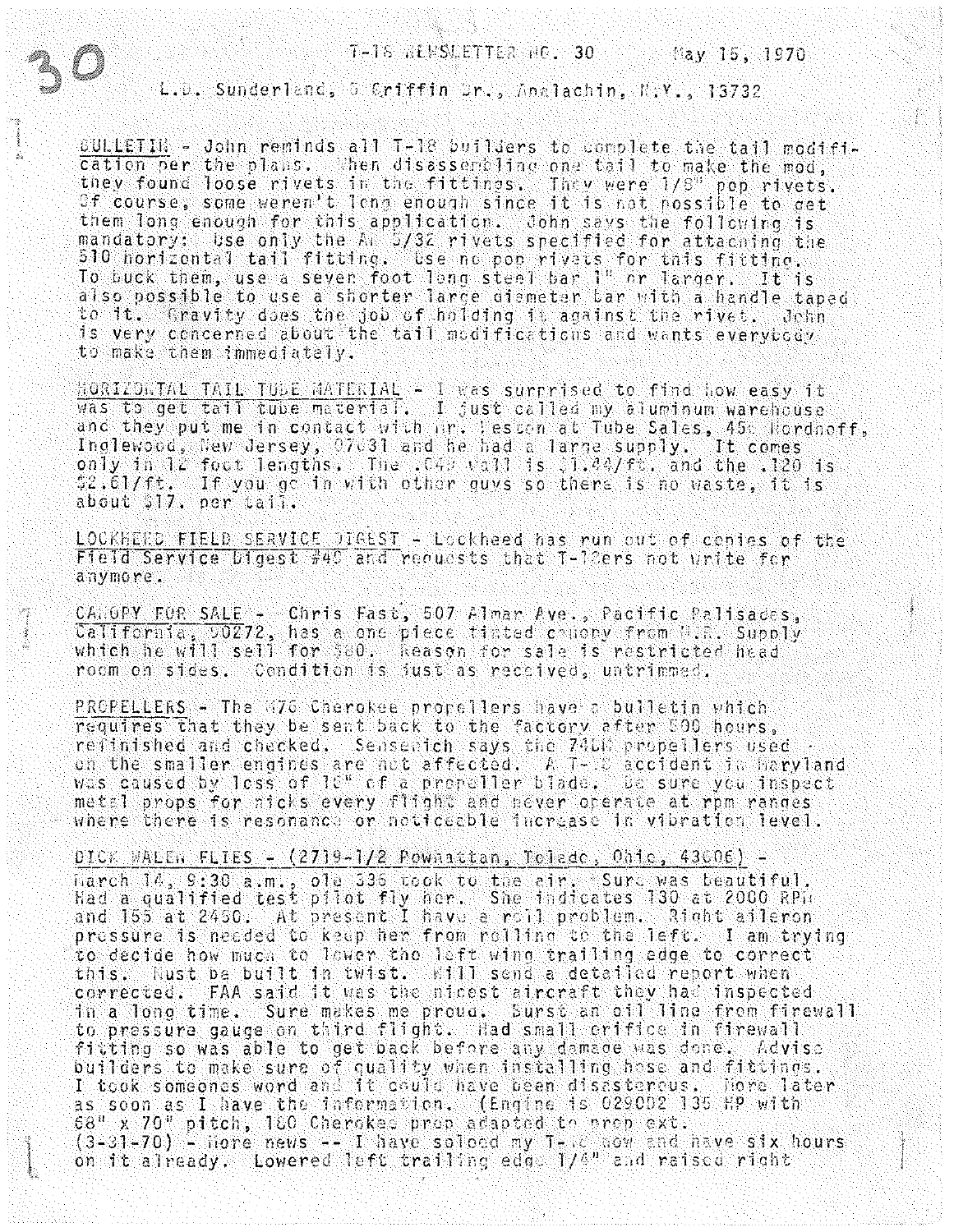trailing edge  $1/4$ " and almost all rolling tendencies gone. A tabwill still have to be installed to eliminate everything. Airspeed<br>was checked against a Pacer and Tri-Tacer -- Indicate 105 01700 to the Tri-Pacer's 120 ind. and 100 01600 to the Pacer's 112 indicated. At 4000 ft. it will indicate 160 at 2500 rpm. At 2000 rpm it will<br>indicate 130! I plan to cruise at 2450 or 2500 indicating 355 to 100. Wy airspeed indicator is slow compared to the planes I ve checked it against so I don't know yet what it will true out to be.<br>Hopefully 165 to 170 cruise, on 135 hp. Stalls are right now. The bottom just drops out with no warning or buffeting. I have not installed spoilers yet. I can get secondary stall by holding the stick back after she stalls the first time. so major problems to report about. The engine breather outlet will have to be cocked more down into the slipstream as my belly is full of oil and it seems to be siphoning out. Same on cil separator for vacuum pump. It's really<br>a good feeling to go around all of those Cherokees, Muskateers and the like in my T-18. I'm sure proud. I'm clad I let a qualified person test my airplane as I don't think now I could have done it alone. By the way', I wheel land my T-18 all the time. I tried a<br>stall landing and the tall hits first. A qust caught the left wing and put the right one on the runway before I knew what happened. Just skinned a little paint off and no other damage. I feel more comfortable in the flying attitude when the wheels touch. FAA permitted me to have a test pilot and he can rice with me anytime during the first 50 hours. Thy flight test area for the first 50 hours is 25 miles wide by about 40 miles long.

SPINNERS - (B. Pershing Larsen, 7059 N. Moselle Ave., Chicago, 111., 60646) - Thave enclosed a cony of my spinner listings. I have not advertised at any time, only exhibiting at tockford once<br>each year during the fly-in. I have been more interested in enough volume to move about a hundred spinners a year to get the bugs out of the tooling and finance the extensive retealing during the winter of 1968-69. All this has really held back work on my T-18, but I do have pretty near a complete collection of parts handing from the joists in my basement. As soon as I have a little time the fibern is gas tank and wheel pants will be next completing the components. Weit will be dismantling the engine for magnatlux and zyglo ther balancing and reassembly. If all goes well I hope to start assembling the airplane after this year's Oshkosh fly-in.

## EXPERIMENTAL AIRCRAFT SPINNERS

T-18 & PAZHARY PL-I--II--14 5/8" long x 12 1/2" diameter with a 2" nose radius.

 $0.75\pm1.6$  and  $-1.7\pm1.7$  .  $0.01$ 

Standard properter hub chicknesses are 2-3/4" and 3-1/2" ALL others are stectal with extra charges to be quoted. CONSTANT SPEED is furnished with a single .125 thick rear bulkhead only. EXTRA ADDER TO ASCVE ------ \$10.00

T-18 #502-2 share and curs machine to size old or new tube/pr. \$1.75

ALL SHIPPING CHARAES ARE F.C D. CHICAGO, ILLINOIS

BULKHERDS ----- on T4 bare (not alclad) aluminum sheet spun to shape. SPINNER SHELL--6561-0 bare (not alclad) aluminum sheet spun to shape,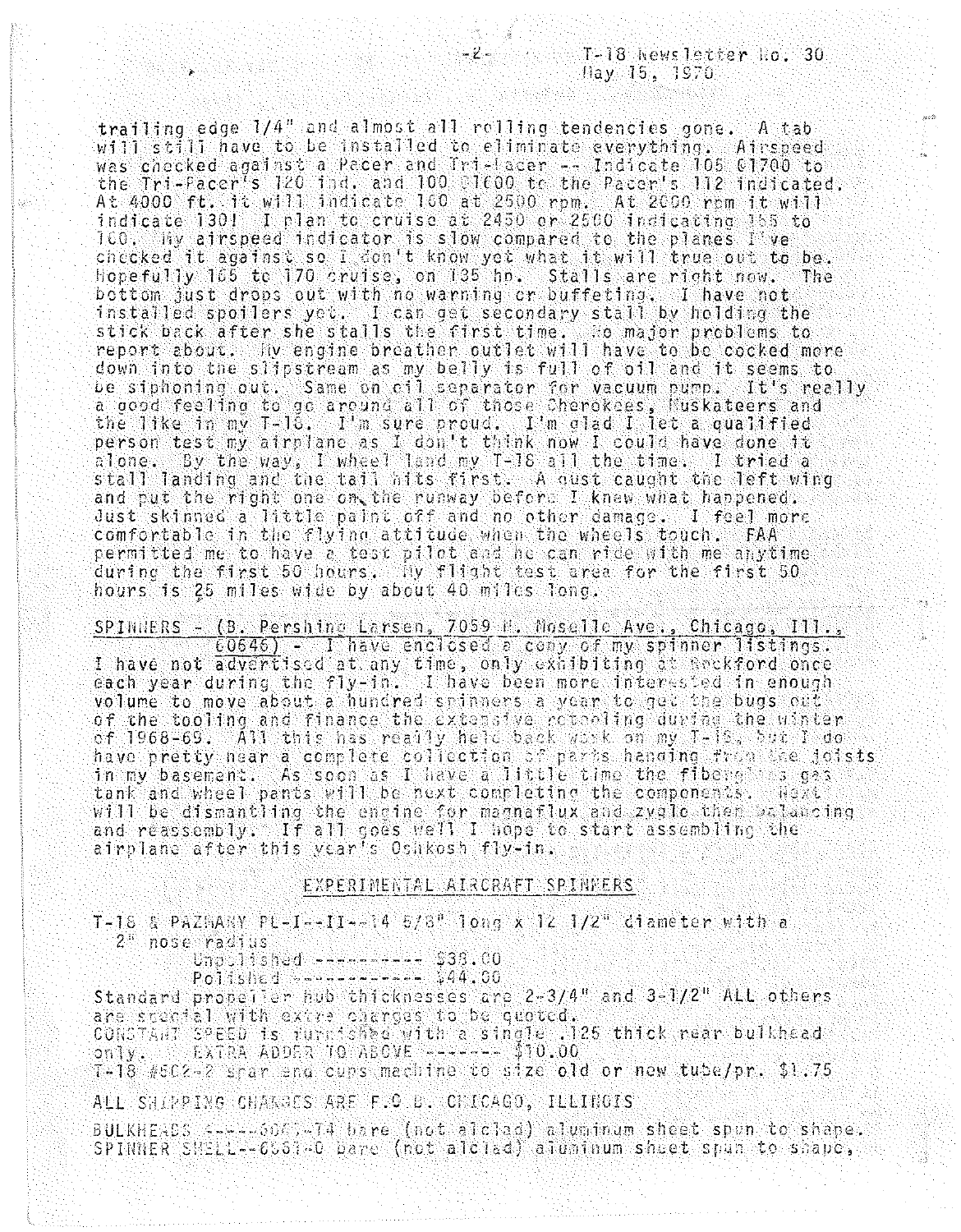heat treated to age harden to the T4 condition, and respun before age hardening to remove the distortion.

 $\bar{\psi}^{\rm A}_{\rm CMB}$ 

ELECTRICAL WIRING DIAGRAM - Someone dave me the Electrical Wiring Diagram shown in Figure 1 at Rockford last summer. It should be of help to anyone who has not designed the intercabling for his aircraft.

RIVETS - John Cragin, 34 Smith St., Needham, Nass., 02192 - Just a minor point, but an easy point of confusion and one that I recently investigated reference your aluminum alloy comments. The standard garden variety rivets with the dimpled head is the AD type A175 now<br>called 2117, not 2017. Old 175 type D rivets with a raised det are 2017. Enclosed is a copy of the pertinent page of my vintage ANC-5 Strength of Metal Aircraft Elements, now called MIL Mandbook No. 5.<br>This chart shows the designation coulvalents. It's all ecademic<br>though since the comments in this and earlier newsletters still apply. Host handbooks don't mention re-heattreat of 2117 so I called Alcoa here in Boston. The same rules apply for both 2017 and 2117, 940 ± 10°F (100 ± beyond the normal shelf life expectancy and nonce the treatment is necessary. Chilling and cold storage should not be necessary with<br>2117 but quench is, just like 2017 and 2024. Check with your Alcoa office for their book "Riveting Alcoa Aluminum", look at the rivet identification page similar to that in the Mech. Pocket lanual.

RON ZIMMERMAN CLOSES - I should have written sooner but I've been kind of busy lately. Last november I closed my business (Zimco Plastics) and sold my machinery and got a "reqular" 8 hour job. The prop extensions I was making were used as "fill-in" when things were slow. So -- under present conditions, I cannot accept any crders for propeller extensions. Drawings for the spring steel landing gear are .<br>still available from my home address. Did you know that Thorp designed.<br>a beefed-up extension (#1072) for the 0-360 engines? He has some for sale 0 \$115. each.

SPRINGER JONES FLIES - Route Che, Mitchell, Nebraske, 69357 -<br>(October 29, 1969) - Enclosed please find what few figures I have as yet. Combination of terrible weather and a nersistent cas leak have kept time to 10 hours so far. I have a class tank and have had it out 2 times trying to get that dang drip fixed. Thanks to following your good advice in the Newsletter, it's not too bad a Job to remove, about 30-45 minutes. I am about to cive up on the glass tank, and go to aluminum. With the tank cut out for radio I only have 25 gals. which is cutting the fuel a bit fine for 180 H.P. engine. The numbers on the sheet are very tentative as I haven't had the time to work out and calibrate the inst. The only positive thing to report is<br>the complete delight this tird is to fly. Of course you are aware of this. And as you said in the newsletter, there is no way of<br>describing that flight for the first time. Although ranching for a<br>living, I have done quite a bit of flying in the past 29 years.<br>Learned to fly at 18 and fle and C-121 Constellations with the Airforce and Air National Guard along with enough soaring to collect a gold badge with two diamonds.<br>Also flew the initial tests on a 180 Pitts last summer which for the first few hours was the nastiest little beast I have had the misfor tune to tangle with. Finally got it tamed cown though and it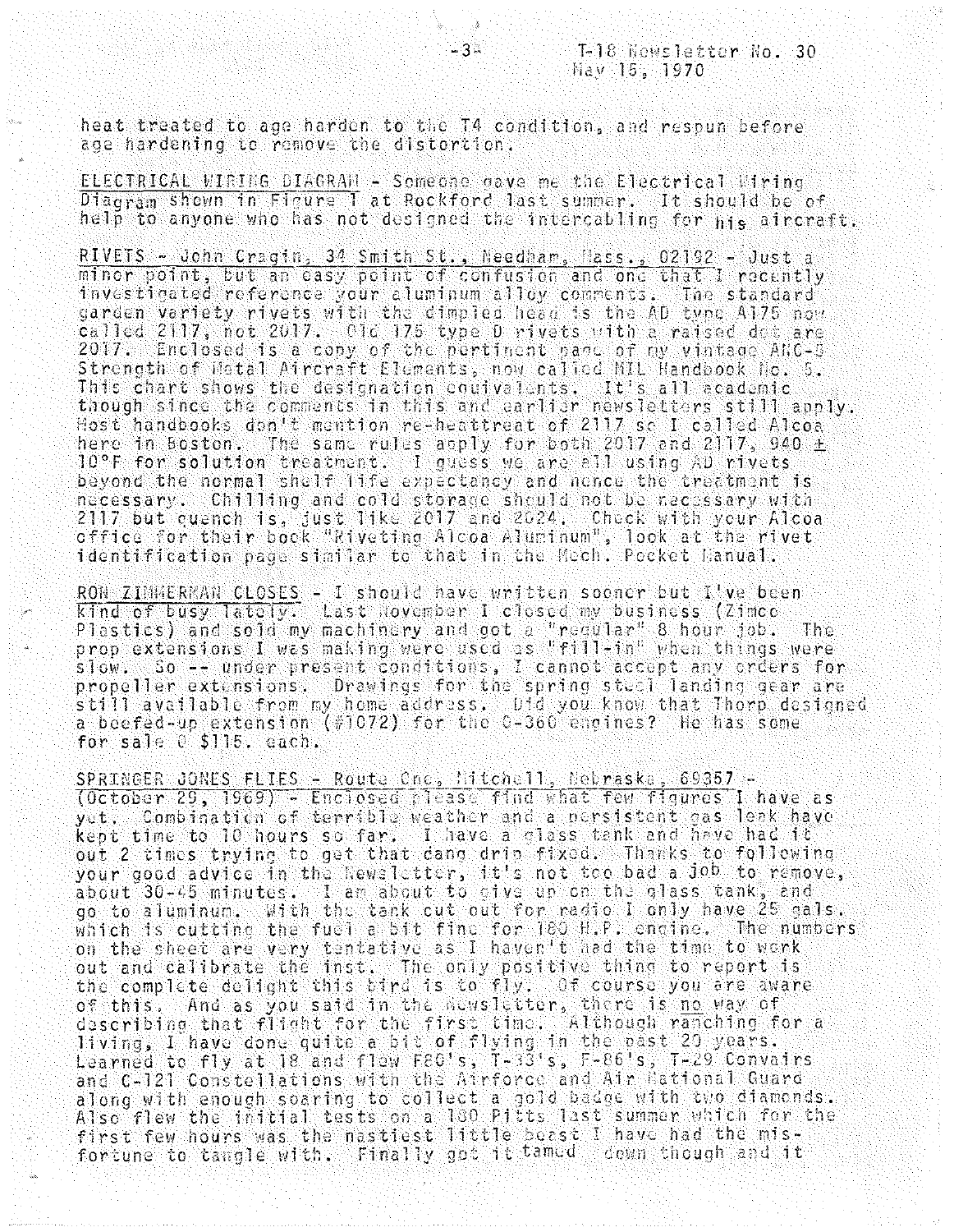wasn't too bad. Lost the main oil line downwind at 400' and pumped it cry by the time I get it stopped. A 20 knot down wind langing in a Pitts with a canted tail wheel tends to keep one busy. Also cured the urge to build a bitty bi-plane after the 1-18. The kick THE THING AND IT FLYSII Actually, the flights have been very straight forward and no problems at all after getting the wing heaviness cured. I had been fortunate to fly Lon Anderson's T-18 built by Rom Lee so I had something to compare. I used a steel spring (sorter) on the tail wheel and the roll out is a piece of cake. Better than Lon's -asier to control. You can land to complete stop with no brake in a 10-15 knot wind. Don't know if the tail spring has anything to do with it or if I got a herter do on the wheel allonment. I personally feel the bird has a much mere ferocious reputation than it deserves. John wants most T-12 deivers to be a little apprehensive and I understand why. The only comments I have presently are that I may have too much prop. 2050 max. in flight and 2200 max. climb. I can always<br>cut some off. John is ocing to use 67"-85" so we will have something<br>to compare. Ron Lee's was 60"-01". My bird is very conventional -no big changes. Only limit I might give is about the canopy lifting in back in flight. Due to the way I attached the reils and canony, I was able to make a 4130 fitting per the sketch.

 $\mathcal{L}$ 



The rear bar on the canopy frame slides under the steel fitting.  $\mathcal{L}(\mathbb{T})$  have a one piece canopy with no center bar.) However, another cross bar could be added forward of the rear frame. The 4130 plate is 10" long and bent to fit over the bar in the closed pertion.

This is simple and works real well. Sure quiets down the wind noise. Another bar could be added as:





(Feb. 9, 1970) - After reading your #29 Newsletter, I folt real proud of messly for being one of the few that returned your questions ine and lo and behold, tonight I found the thing pius a jetter and<br>written on the 29th of October, so here it all is plus the uniste of<br>all information. I have about 60 heurs now and an eleaced with F.A.A. I gave up on laples fiberglass tank and got one from Nervill Benkins in aluminum, huch happier now. Have gone through a clean-up phase.<br>As field alov, is 4000' -- no lew alt, info, the airspeed is neetty close -- checks out on a number of 10 mile runs at 775 true (156 ind 07000' - CC). At least at that one airspeed the indicater is as close as I can fly it over the two way course. The same characteristic I have checked with was one "il" Sonanza. Airspeeds on the two were power and left a couple of highly re-educated Bonanza pilots with the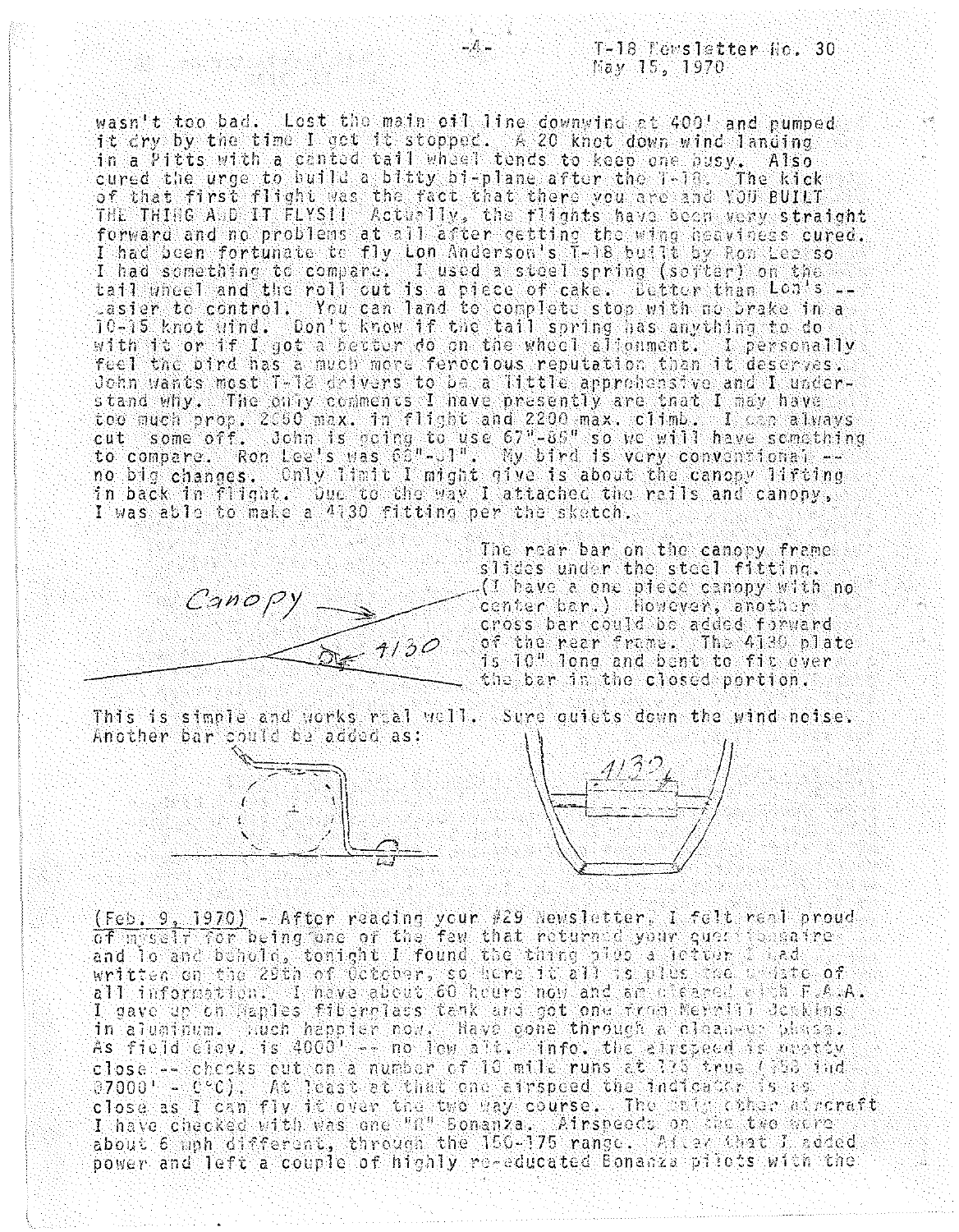T-18 Hewsletter Ho. 30 Hay 15, 1970

rear view of a Thorp T-18. Climb isn't spectacular with the 81"<br>pitch on the order of 1200-1500 fpm at near gross from 5,000 to 8,000; however, pull-up from full throttle cruise (2700 rpm 174 ind @ 5000'<br>to 6000') down to 110 gave a time of 14 sec. for the 1000' climb or<br>around 4250 fpm (the next 1000' took the balance of the minute to complete.) Got a good check yesterday after installing new plugs. picked up 75 rpm. and got 172 ind at 2750 rpm C 6000' and 1006# for 192 true. However I am cruising 2456 for X-C work which works out 175-180 true and about 9 to 9.5 gph. . Am getting ready to paint now as I only have primer on it. Then will take seme pix.

FORMING RIBS - Ed Regers, P.O. Box 1767, Sinux City, Iowa, 51102 -Am starting construction on T-18, Serial #674, and have found newsletters mest helpful. Formed ribs with rubber hammer cut to chisel huad. If wringkles started to form - used birch block  $2^{n}x2^{n}x4^{n}$ , with 60° angle face as shown in lawsletter #22 but hit with rubber hammer.<br>After flange formed to full width of 3/4" birch form, used flat side of above birch block to smooth out flange by beating hard on it with<br>hard rubber hammer. Horked better than solder bar. Rough cut ribs to full I" rough flange - bent surplus flange material after forming to about 45° for ease of trimming -- all flanges came out nice and smooth. Used electric metal cutting shears (Aircraft Components -<br>Lenton Harbor, Mich. 49022) for trimming -- it will be one of the most worked tools I have. Cut, formed and trimmed all 16 nose ribs and 12 center wing ribs over Hemorial Day weekend. (Approx. 12 hours  $work) = -1969.$ 

 $0-290-6$  PERFORMANCE - L.D. Sunderland - M47826 - While sitting here reading the naterial for this Newsletter, I decided I'd better get busy and take some good data on my T-78. Since today the wind is very calm, I figured it would be a good time for some speed runs. So I rolled out my bird and buzzed off. First I had to shoot a landing to see if I was as good as Springer Jones, then headed for my measured course. (I nover need brakes wither unless I get to watching the scenery.) Ee aren't so fortunate in this part of the country and have nothing measured to use for speed checks. I've located a six mile course using tepographical maps. I flew back and forth over this course four times and, using a step watch marked in one second units, got the same readings every time, 150 mmh at 2000 ft MSL, 56°F, 2450 rpm and 1343 pounds. The wind was about 8 mph directly across course. Then I opened it un and made one run at full throtole, 2900 rom, 2000 ft iSL and made it in two minutes even averaging 180 mph. I even gained 200 fect to keep from exceeding red line. That's really moving!

Here's Hore Data on Hy Shin - 847826 - Lyc 0-290-6, 125 hp, FF Prep<br>68 long x 36 pitch; max static 2300, 0AT 15°C, 840' alt; max at 5000'<br>2950 rpm, IAS 173, GAT 5°C; max at 2009', 2960 rpm, IAS 180, 0AT 11°C; Airspeed was calibrated in 12b and over meas course. Max TAS 187 mph.<br>at 2950 rpm, 1350 lbs, 5000', OAT 6°C; 0il tomp at 79°F is 190, at<br>90°F is 210°. Small Corvair cooler front of left front cyl. Max RC 1300: cruise 150 mph at 2500 rpm, 6.5 nom; \$2000, 3-1/2 vears; Empty 881 lbs.

 $1.34 - 5.5$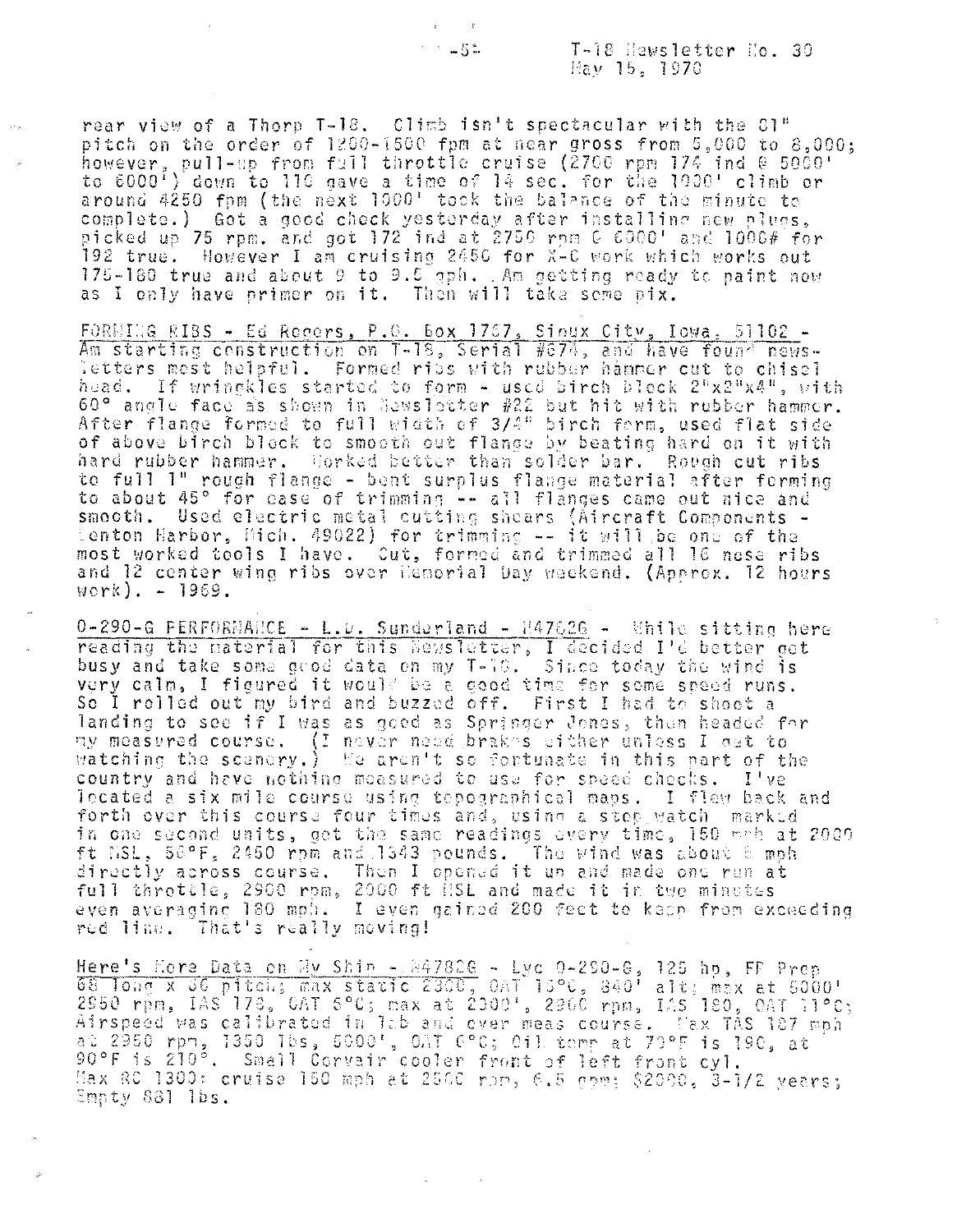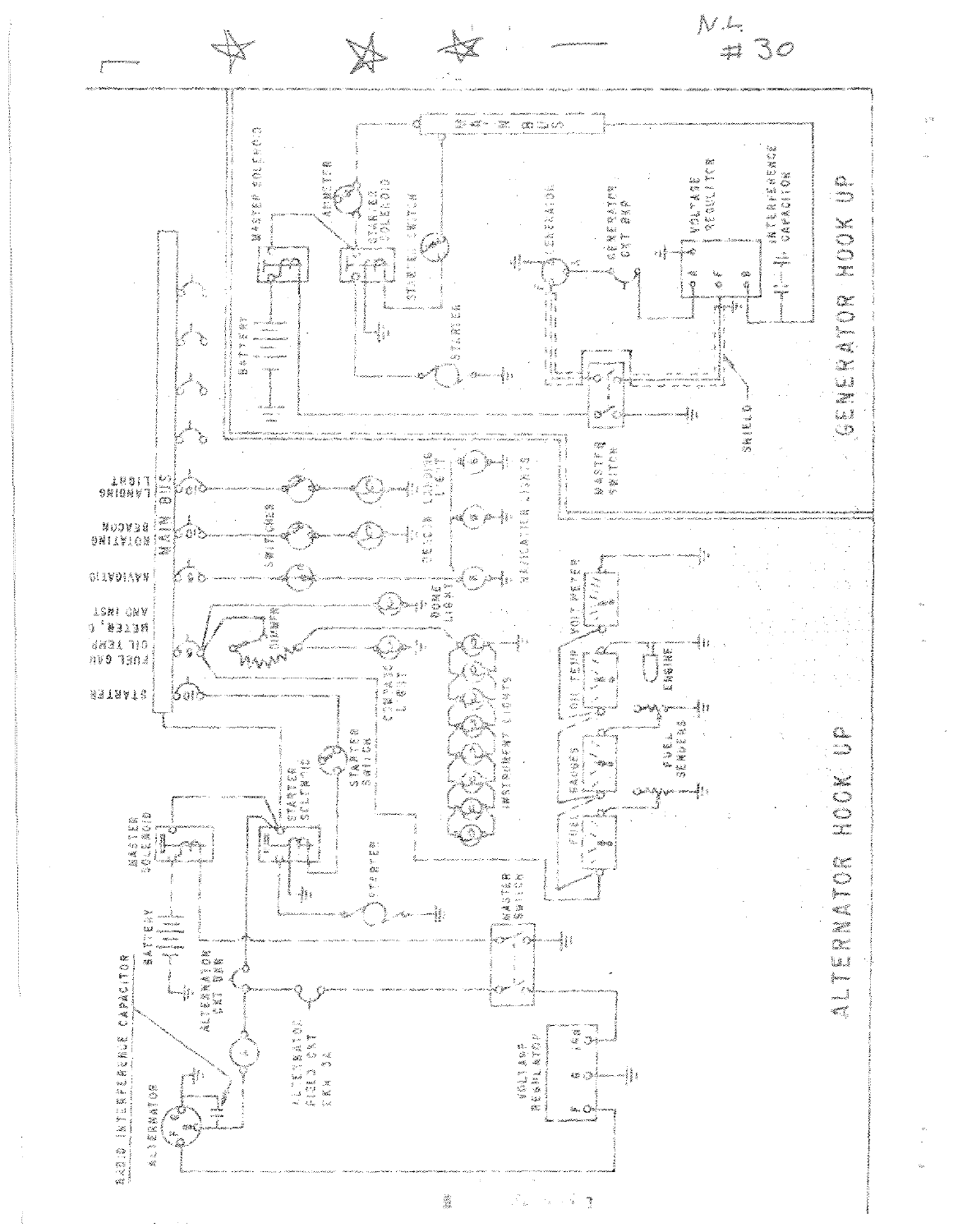$-7$  T-18 Newsletter No. 30 nay 15, 1970

55418-

## **T-18 PERFORMANCE DATA**

#587 N198SJ, Springer Jones, Rt. 1, Mitchell, Neb., 69357 - 0-360-A2B 180 hp prop 70 x 81 fix pitch, static max 2200 at 42°F and 3985' elev; max level at  $6000'$ , 2750 rpm, 172 IAS,  $+5^{\circ}$ C; at  $10,000'$  2500 rpm, 155 lAS, -10°C; Airspaed calibrated meas. course; max gnd spd 192, 2750 rpm, 1600 lbs, 6000', +5°C; Corvair cooler, max RC 1500 fpm; 1988 hpm; 1993 1993 essex 2450 rpm; Cost \$3500+ in 20 mo., first flight<br>9.5 gph at 180 cruise, 2450 rpm; Cost \$3500+ in 20 mo., first flight<br>October 8, 1969; Empty 898 lbs; Fwd cg 62.6 (15.2%), Gross 67.5 (25%), October 8, 1969; Empty 898 1bs; Fwd cg 62.6 (15.2%), Gross 67.5 (25%),<br>Empty 60.78 aft 69.8 (29.6%).

#329 N2721, Maj. Robert Pargin, 2720 Mossdale Dr., Nashville, Tenn.  $37217$ ; - 0-320 150 hp prop 68 x 72 F.P.; static 2500 rpm, 59°F, 540'  $\overline{e1e}$ v, max level at 5000', 2750 rpm, 160 IAS, +5°C; at 2000', 2750 rpm 165 lAS +9°0, no calibration, max gnd spd 150 mph. 2500 rpm, 1350 lbs, 5000' +9C; oil at 70°0AT 195°F at 2500 rpm, 90°0AT 210°F 2500 rpm,<br>Corvair cooler, RC 1300 fpm at 1350 lbs, cruise 150 mph at 8000', Corvair cooler, RC 1300 fpm at 1350 lbs, cruise 150 mph at 8000',<br>8 gph, 2500 rpm; Cost \$4000, 2000 man hours, first flight Sept. 25,'67, empty 860 lbs, CG measurements aft of leading edge - fwd 7", gross 10", empty  $7<sup>n</sup>$ , aft  $10<sup>n</sup>$ .

#117 N18117, Ron Zimmerman, 1915 McKinley St. NE, Minneapolis, Minn,  $0-2900-2$ , 135 hp; prop 69x67 FP, static 2250 rpm, 58°F, 908' elev; max level 4000', 2750 rpm, 170 mph IAS, -4°C, 24.8 mp; 6000', 2740 rpm, 164IAS, \_6°O, 22.9 mp; 8000', 2700, 156, -10 <sup>0</sup> e, 21"; 10,000,2675,  $148, -13°$ C, 19.2"; max gnd sp 180 mph, 2775 rpm, 1350 1bs, 2000', -5°C; largest Corvair cooler, fwd of left oyl; RC 1400 fpm; cruise 155 TAS, 7 gph, 2350 rpm, 21", \$4000+, 3.5 years, first flight, July 10, 1967, empty 880 lbs, fwd cg 63.1 (16.2%), gross 68.2 (26.4%), empty 62.3  $(14.6\%)$  aft 70.5 (31% with 90 lb baggage and 8 gal in tank).

#301 M318W, Cal1bie Wood Jr.,1121 Forest Hills Rd., Wilson, M.<mark>C., 2</mark>7893 0-320-A; 150 hp, prop 70 x 70 fp, static 2300, 70°F, 160' elev; max<br>1evel, 5000', 2750 rpm, 175 IAS, 70°F, 24" mp; 2000', 2950 rpm, 185 IAS, 70°F, 27" mp, calibrated on meas. course; max gnd sp, 180 mph,<br>2800 rpm, 1450 lbs, 7500', 21"mp, 50°F; oil at 70°OAT 180°F; Cardinal 2800 rpm, 1450 1bs, 7500', 21"mp, 50°F; cil at 70°0AT 180°F; Cardinal<br>cooler fwd of left cyl; RC 1200 fpm; cruise 150 TAS, 7 gpm, 2500 rpm,  $17.5$ " mp at  $7500'$ ;  $$4000$ ,  $18$  mb.; first flight May 6, 1967, Empty 830 lbs.

## FUTURE NEWSLETTERS

At last, the thing my wife has been wishing for has happened. The Hewsletter treasury has run dry. I've planned on just ceasing publication when the money ran out because it has gotten to be a bigger job than I originally envisioned; but after much deliberation and discussion with T-1S builders, I've decided to keep publishing it. So, if you will fill in the attached form and enclose a \$2. donation, I'll keep you on the mailing list. Many other Newsletters operate on a \$2. per year donation but since 1964, when we started publication, we have asked for only \$4. total. Some have been very generous and contributed more, however. If you have already contributed your share, just return the form and I'll keep you on the list. If you want to receive future issues you NUST return the form. If you have sold your plans please notify me and John Thorp -- this is very important!